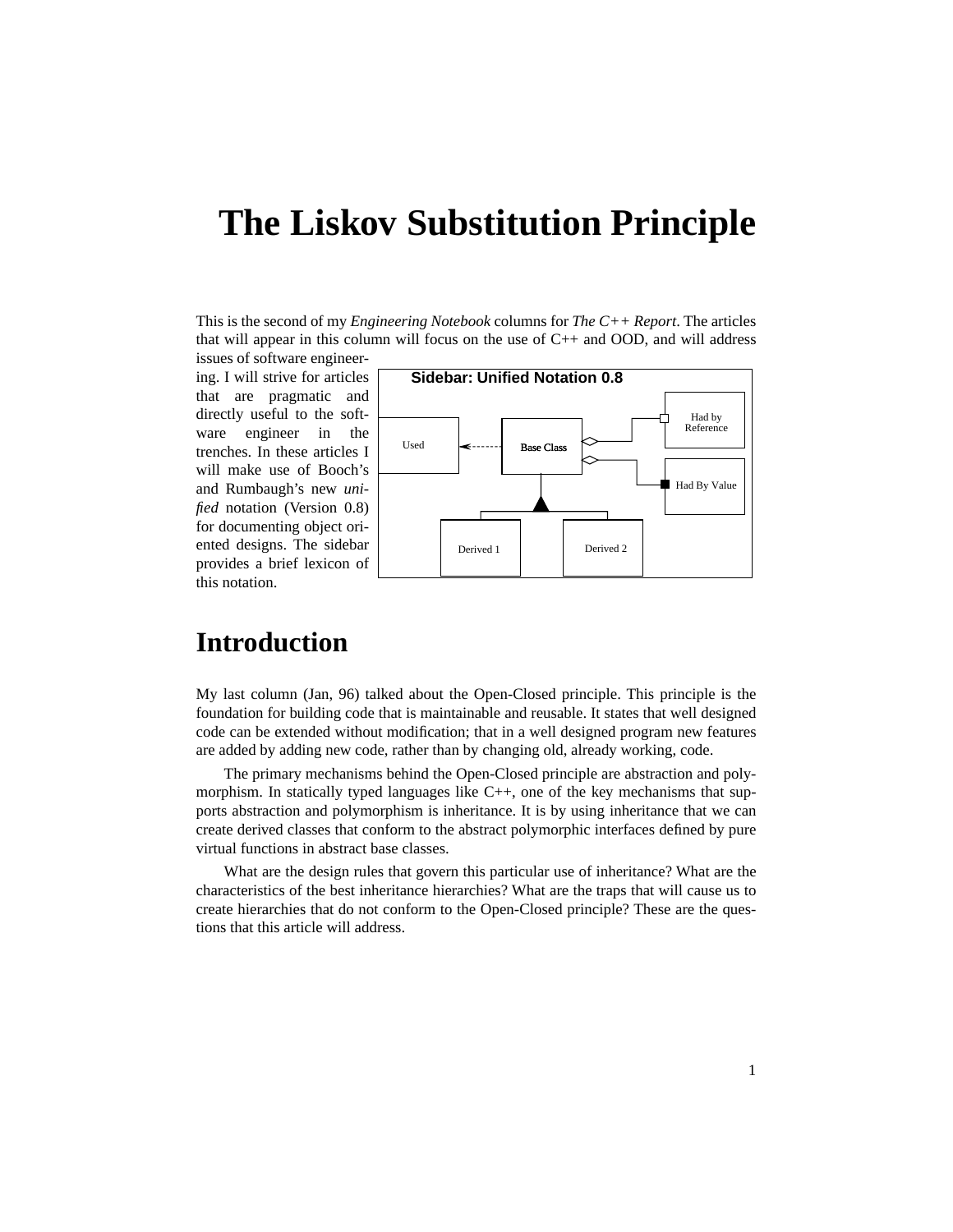*FUNCTIONS THAT USE POINTERS OR REFERENCES TO BASE CLASSES MUST BE ABLE TO USE OBJECTS OF DERIVED CLASSES WITHOUT KNOWING IT.*

The above is a paraphrase of the Liskov Substitution Principle (LSP). Barbara Liskov first wrote it as follows nearly 8 years  $ago<sup>1</sup>$ :

*What is wanted here is something like the following substitution property: If for each object*  $o_1$  *of type S there is an object*  $o_2$  *of type T such that for all programs P defined in terms of T, the behavior of P is unchanged when*  $o<sub>l</sub>$  *is substituted for*  $o_2$  *then S is a subtype of T.* 

The importance of this principle becomes obvious when you consider the consequences of violating it. If there is a function which does not conform to the LSP, then that function uses a pointer or reference to a base class, but must *know* about all the derivatives of that base class. Such a function violates the Open-Closed principle because it must be modified whenever a new derivative of the base class is created.

# **A Simple Example of a Violation of LSP**

One of the most glaring violations of this principle is the use of  $C_{++}$  Run-Time Type Information (RTTI) to select a function based upon the type of an object. i.e.:

```
void DrawShape(const Shape& s)
{
 if (typeid(s) == typeid(Square))
  DrawSquare(static_cast<Square&>(s));
 else if (typeid(s) == typeid(Circle)DrawCircle(static\ cast{c}circle\&>(s));
}
```
[Note: static\_cast is one of the new cast operators. In this example it works exactly like a regular cast. i.e. DrawSquare((Square&)s);. However the new syntax has more stringent rules that make is safer to use, and is easier to locate with tools such as grep. It is therefore preferred.]

Clearly the DrawShape function is badly formed. It must know about every possible derivative of the Shape class, and it must be changed whenever new derivatives of Shape are created. Indeed, many view the structure of this function as anathema to Object Oriented Design.

<sup>1.</sup> Barbara Liskov, "Data Abstraction and Hierarchy," *SIGPLAN Notices,* 23,5 (May, 1988).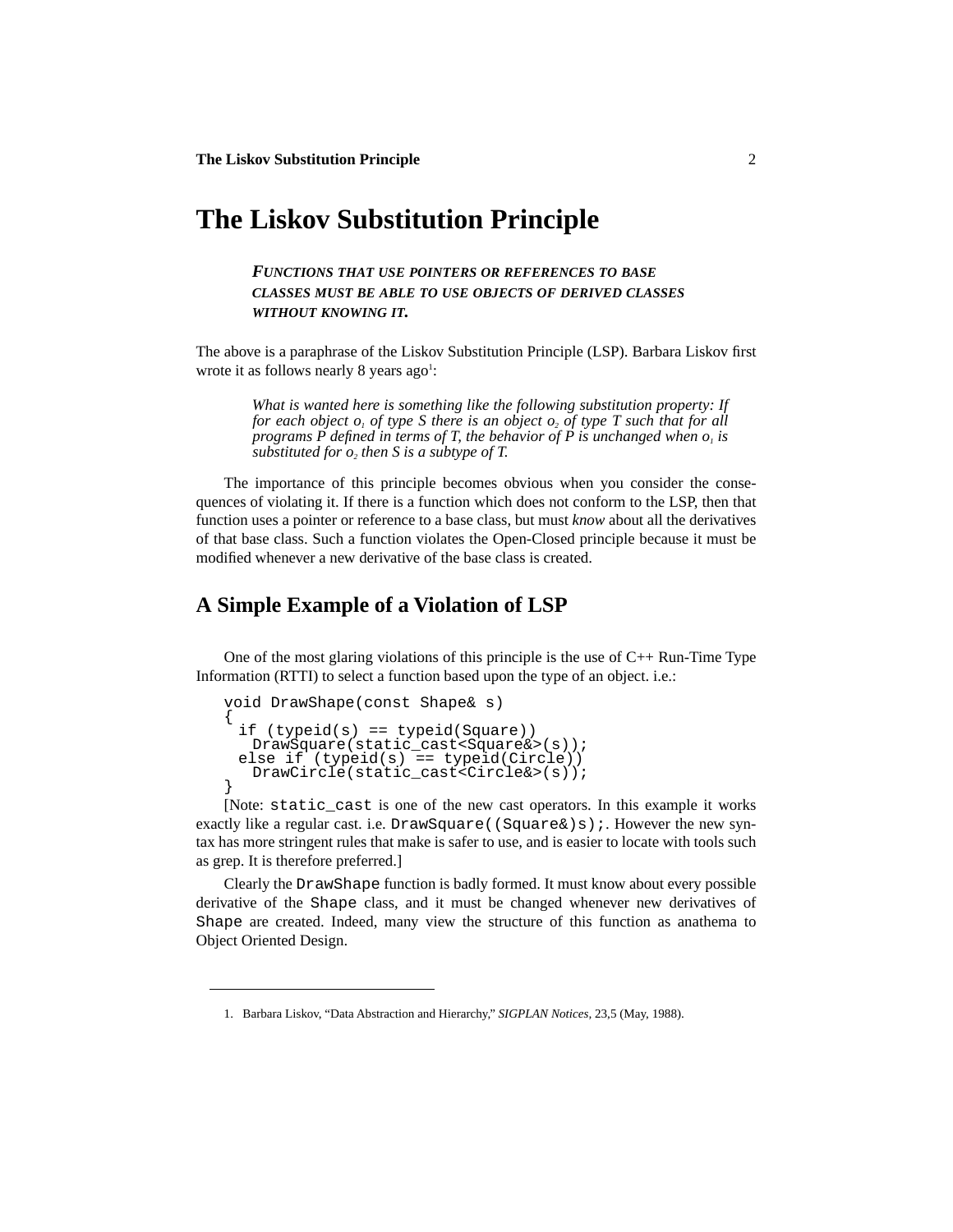### **Square and Rectangle, a More Subtle Violation.**

However, there are other, far more subtle, ways of violating the LSP. Consider an application which uses the Rectangle class as described below:

```
class Rectangle
{
 public:
              SetWidth(double w) \{itsWidth=w\}void SetHeight(double h) {itsHeight=w;}<br>double GetHeight() const {return itsHeight;}
    double GetHeight() const {return itsHeight;<br>double GetWidth() const {return itsWidth;}
    double GetWidth() const
 private:
    double itsWidth;
    double itsHeight;
};
```
Imagine that this application works well, and is installed in many sites. As is the case with all successful software, as its users' needs change, new functions are needed. Imagine that one day the users demand the ability to manipulate squares in addition to rectangles.

It is often said that, in C++, inheritance is the ISA relationship. In other words, if a new kind of object can be said to fulfill the ISA relationship with an old kind of object, then the class of the new object should be derived from the class of the old object.



Clearly, a square is a rectangle for all normal intents and purposes. Since the ISA relationship holds, it is logical to model the Square class as being derived from Rectangle. (See Figure 1.)

This use of the ISA relationship is considered by many to be one of the fundamental techniques of Object Oriented Analysis. A square is a rectangle, and so the Square class should be derived from the Rectangle class. However this kind of thinking can lead to some subtle, yet significant, problems. Generally these problem are not foreseen until we actually try to code the application.

Our first clue might be the fact that a Square does not need both itsHeight and itsWidth member variables. Yet it will inherit them anyway. Clearly this is wasteful. Moreover, if we are going to create hundreds of thousands of Square objects (e.g. a CAD/CAE program in which every pin of every component of a complex circuit is drawn as a square), this waste could be extremely significant.

However, let's assume that we are not very concerned with memory efficiency. Are there other problems? Indeed! Square will inherit the SetWidth and SetHeight functions. These functions are utterly inappropriate for a Square, since the width and height of a square are identical.". This should be a significant clue that there is a problem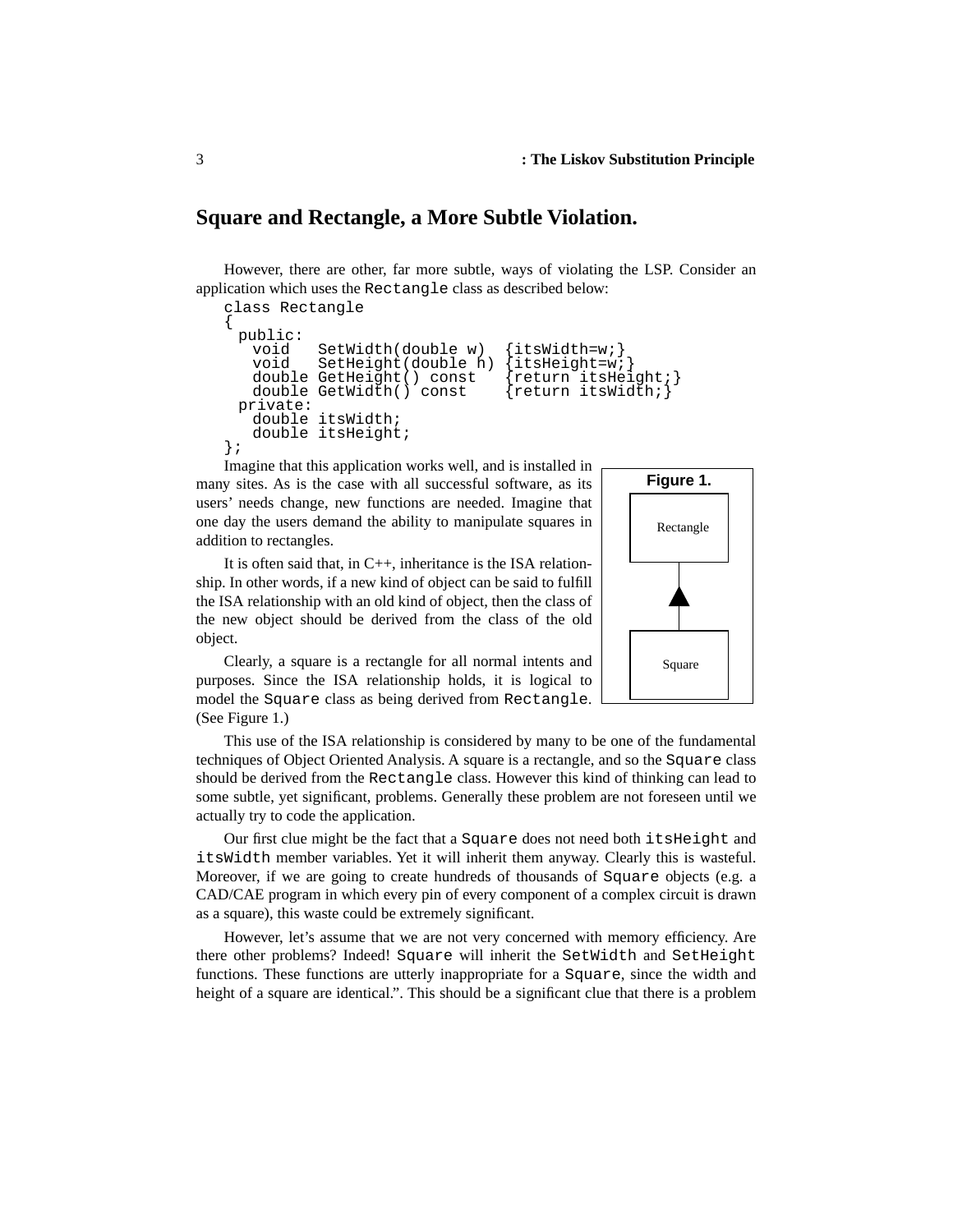with the design. However, there is a way to sidestep the problem. We could override Set-Width and SetHeight as follows:

```
void Square::SetWidth(double w)
{
 Rectangle::SetWidth(w);
 Rectangle::SetHeight(w);
}
void Square::SetHeight(double h)
{
 Rectangle::SetHeight(h);
 Rectangle::SetWidth(h);
}
```
Now, when someone sets the width of a Square object, its height will change correspondingly. And when someone sets its height, the width will change with it. Thus, the invariants of the Square remain intact. The Square object will remain a mathematically proper square.

```
Square s;
s.SetWidth(1); // Fortunately sets the height to 1 too.
s, SetHeight(2); // sets width and heigt to 2, good thing.
```
But consider the following function:

```
void f(Rectangle& r)
{
 r.SetWidth(32); // calls Rectangle::SetWidth
}
```
If we pass a reference to a Square object into this function, the Square object will be corrupted because the height won't be changed. This is a clear violation of LSP. The f function does not work for derivatives of its arguments. The reason for the failure is that SetWidth and SetHeight were not declared virtual in Rectangle.

We can fix this easily. However, when the creation of a derived class causes us to make changes to the base class, it often implies that the design is faulty. Indeed, it violates the Open-Closed principle. We might counter this with argument that forgetting to make SetWidth and SetHeight virtual was the real design flaw, and we are just fixing it now. However, this is hard to justify since setting the height and width of a rectangle are exceedingly primitive operations. By what reasoning would we make them virtual if we did not anticipate the existence of Square.

Still, let's assume that we accept the argument, and fix the classes. We wind up with the following code:

```
class Rectangle
{
  public:
    virtual void SetWidth(double w) {itsWidth=w;}<br>virtual void SetHeight(double h) {itsHeight=h;}
    virtual void SetHeight(double h)<br>double GetHeight() const
    double GetHeight() const {return itsHeight;}<br>double GetWidth() const {return itsWidth;}
                                                             \{return itsWidth\}
```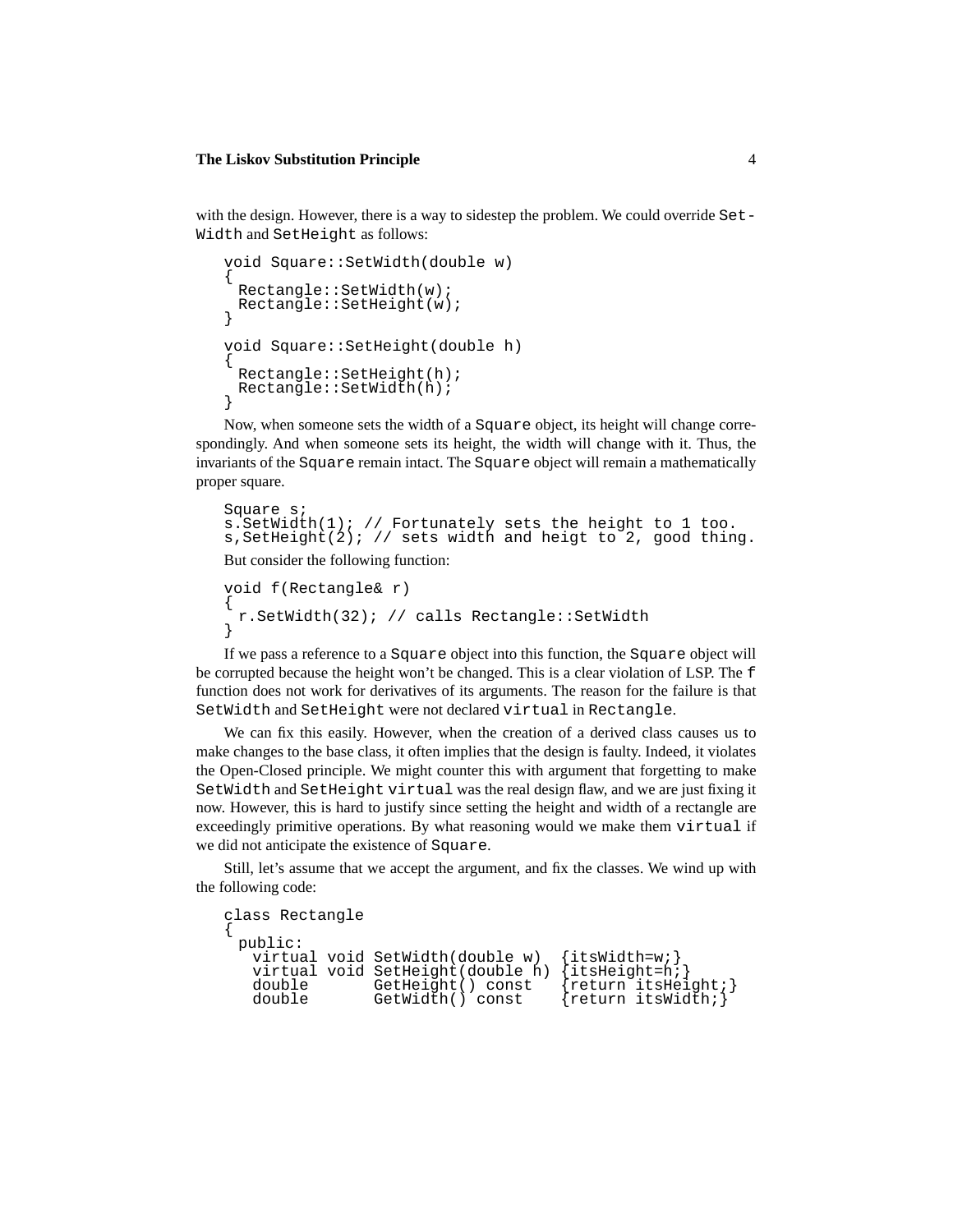```
private:
   double itsHeight;
   double itsWidth;
};
class Square : public Rectangle
{
 public:
   virtual void SetWidth(double w);
   virtual void SetHeight(double h);
};
void Square::SetWidth(double w)
{
 Rectangle::SetWidth(w);
 Rectangle::SetHeight(w);
}
void Square::SetHeight(double h)
{
 Rectangle::SetHeight(h);
 Rectangle::SetWidth(h);
}
```
#### **The Real Problem**

At this point in time we have two classes, Square and Rectangle, that appear to work. No matter what you do to a Square object, it will remain consistent with a mathematical square. And regardless of what you do to a Rectangle object, it will remain a mathematical rectangle. Moreover, you can pass a Square into a function that accepts a pointer or reference to a Rectangle, and the Square will still act like a square and will remain consistent.

Thus, we might conclude that the model is now self consistent, and correct. However, this conclusion would be amiss. A model that is self consistent is not necessarily consistent with all its users! Consider function g below.

```
void g(Rectangle& r)
{
 r.SetWidth(5);
 r.SetHeight(4);
 assert(r.GetWidth() * r.GetHeight()) == 20);}
```
This function invokes the SetWidth and SetHeight members of what it believes to be a Rectangle. The function works just fine for a Rectangle, but declares an assertion error if passed a Square. So here is the real problem: Was the programmer who wrote that function justified in assuming that *changing the width of a* Rectangle *leaves its height unchanged*?

Clearly, the programmer of g made this very reasonable assumption. Passing a Square to functions whose programmers made this assumption will result in problems. Therefore, there exist functions that take pointers or references to Rectangle objects,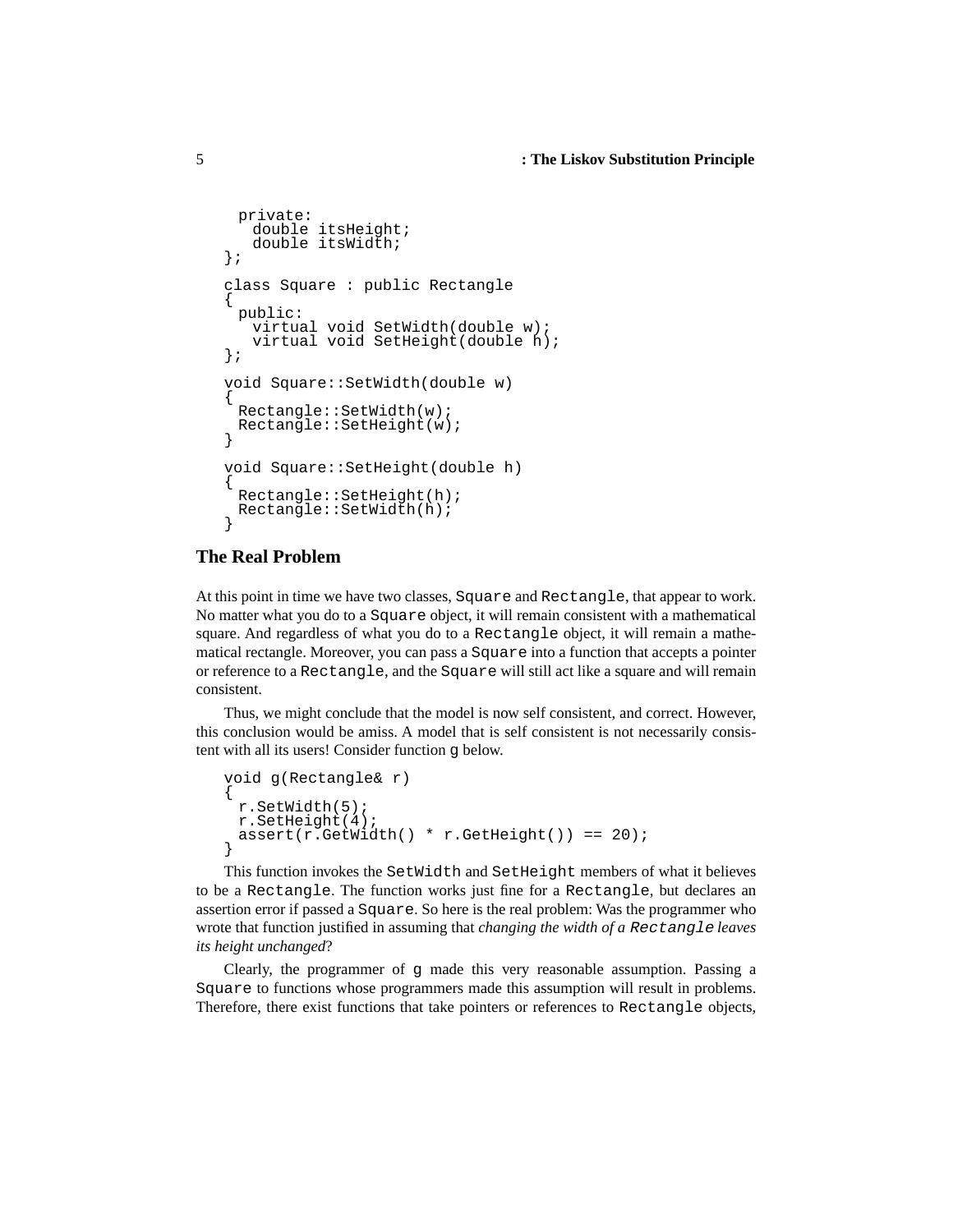but cannot operate properly upon Square objects. These functions expose a violation of the LSP. The addition of the Square derivative of Rectangle has broken these function; and so the Open-Closed principle has been violated.

#### **Validity is not Intrinsic**

This leads us to a very important conclusion. A model, viewed in isolation, can not be meaningfully validated. The validity of a model can only be expressed in terms of its clients. For example, when we examined the final version of the Square and Rectangle classes in isolation, we found that they were self consistent and valid. Yet when we looked at them from the viewpoint of a programmer who made reasonable assumptions about the base class, the model broke down.

Thus, when considering whether a particular design is appropriate or not, one must not simply view the solution in isolation. One must view it in terms of the reasonable assumptions that will be made by the users of that design.

### What Went Wrong? (W<sup>3</sup>)

So what happened? Why did the apparently reasonable model of the Square and Rectangle go bad. After all, isn't a Square a Rectangle? Doesn't the ISA relationship hold?

No! A square might be a rectangle, but a Square object is definitely *not* a Rectangle object. Why? Because the *behavior* of a Square object is not consistent with the behavior of a Rectangle object. Behaviorally, a Square is not a Rectangle! And it is *behavior* that software is really all about.

The LSP makes clear that in OOD the ISA relationship pertains to *behavior*. Not intrinsic private behavior, but extrinsic public behavior; behavior that clients depend upon. For example, the author of function g above depended on the fact that Rectangles behave such that their height and width vary independently of one another. That independence of the two variables is an extrinsic public behavior that other programmers are likely to depend upon.

In order for the LSP to hold, and with it the Open-Closed principle, all derivatives must conform to the behavior that clients expect of the base classes that they use.

#### **Design by Contract**

There is a strong relationship between the LSP and the concept of Design by Contract as expounded by Bertrand Meyer<sup>2</sup>. Using this scheme, methods of classes declare preconditions and postconditions. The preconditions must be true in order for the method to execute. Upon completion, the method guarantees that the postcondition will be true.

<sup>2.</sup> *Object Oriented Software Construction*, Bertrand Meyer, Prentice Hall, 1988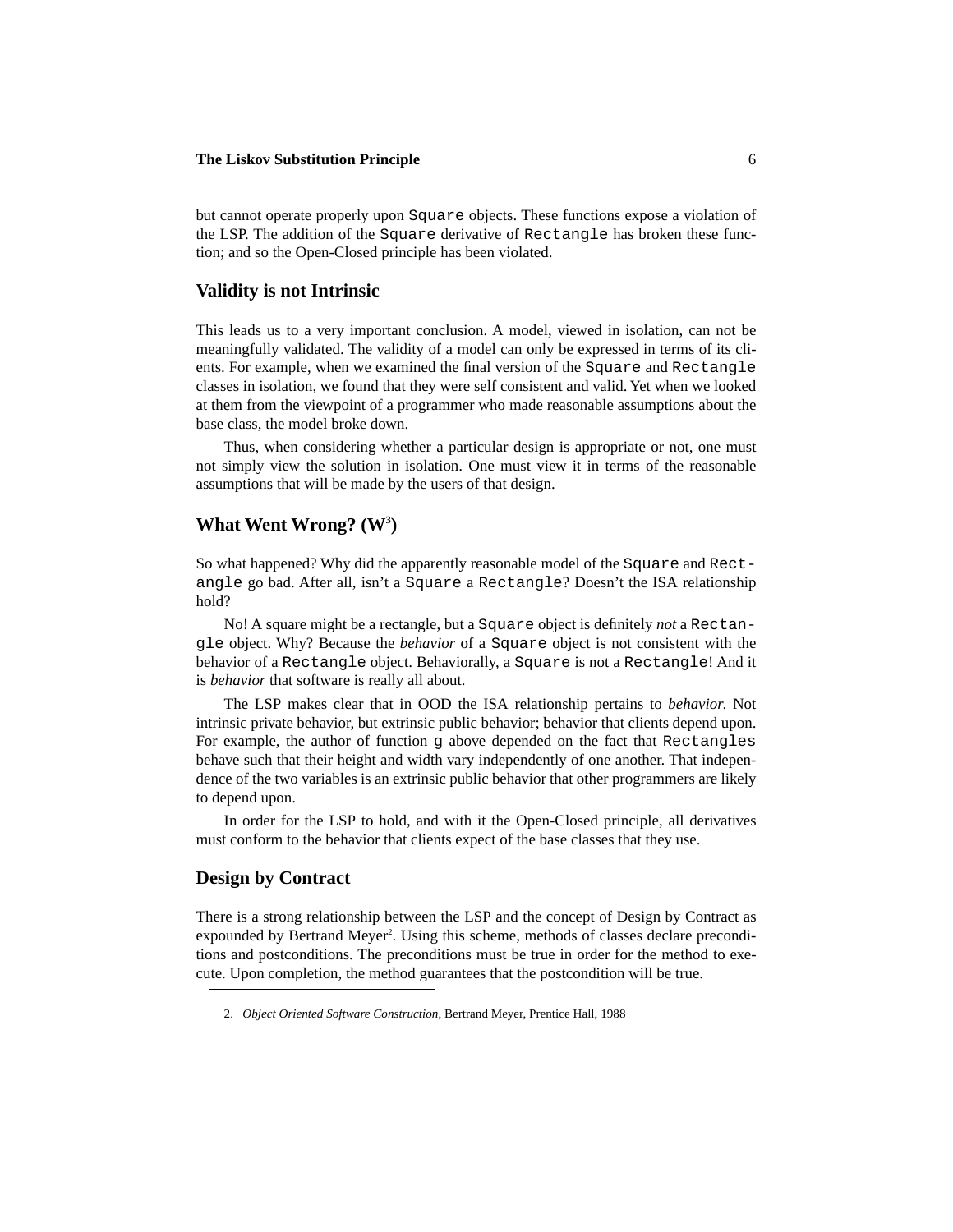We can view the postcondition of  $\text{Rectangle}$ : SetWidth(double w) as:

assert((itsWidth == w) && (itsHeight == old.itsHeight));

Now the rule for the preconditions and postconditions for derivatives, as stated by Meyer<sup>3</sup>, is:

*...when redefining a routine [in a derivative], you may only replace its precondition by a weaker one, and its postcondition by a stronger one.*

In other words, when using an object through its base class interface, the user knows only the preconditions and postconditions of the base class. Thus, derived objects must not expect such users to obey preconditions that are stronger then those required by the base class. That is, they must accept anything that the base class could accept. Also, derived classes must conform to all the postconditions of the base. That is, their behaviors and outputs must not violate any of the constraints established for the base class. Users of the base class must not be confused by the output of the derived class.

Clearly, the postcondition of Square::SetWidth(double w) is weaker than the postcondition of Rectangle::SetWidth(double w) above, since it does not conform to the base class clause "(itsHeight == old.itsHeight)". Thus, Square::SetWidth(double w) violates the contract of the base class.

Certain languages, like Eiffel, have direct support for preconditions and postconditions. You can actually declare them, and have the runtime system verify them for you.  $C_{++}$  does not have such a feature. Yet, even in  $C_{++}$  we can manually consider the preconditions and postconditions of each method, and make sure that Meyer's rule is not violated. Moreover, it can be very helpful to document these preconditions and postconditions in the comments for each method.

# **A Real Example.**

Enough of squares and rectangles! Does the LSP have a bearing on real software? Let's look at a case study that comes from a project that I worked on a few years ago.

# **Motivation**

I was unhappy with the interfaces of the container classes that were available through



3. *ibid*, p256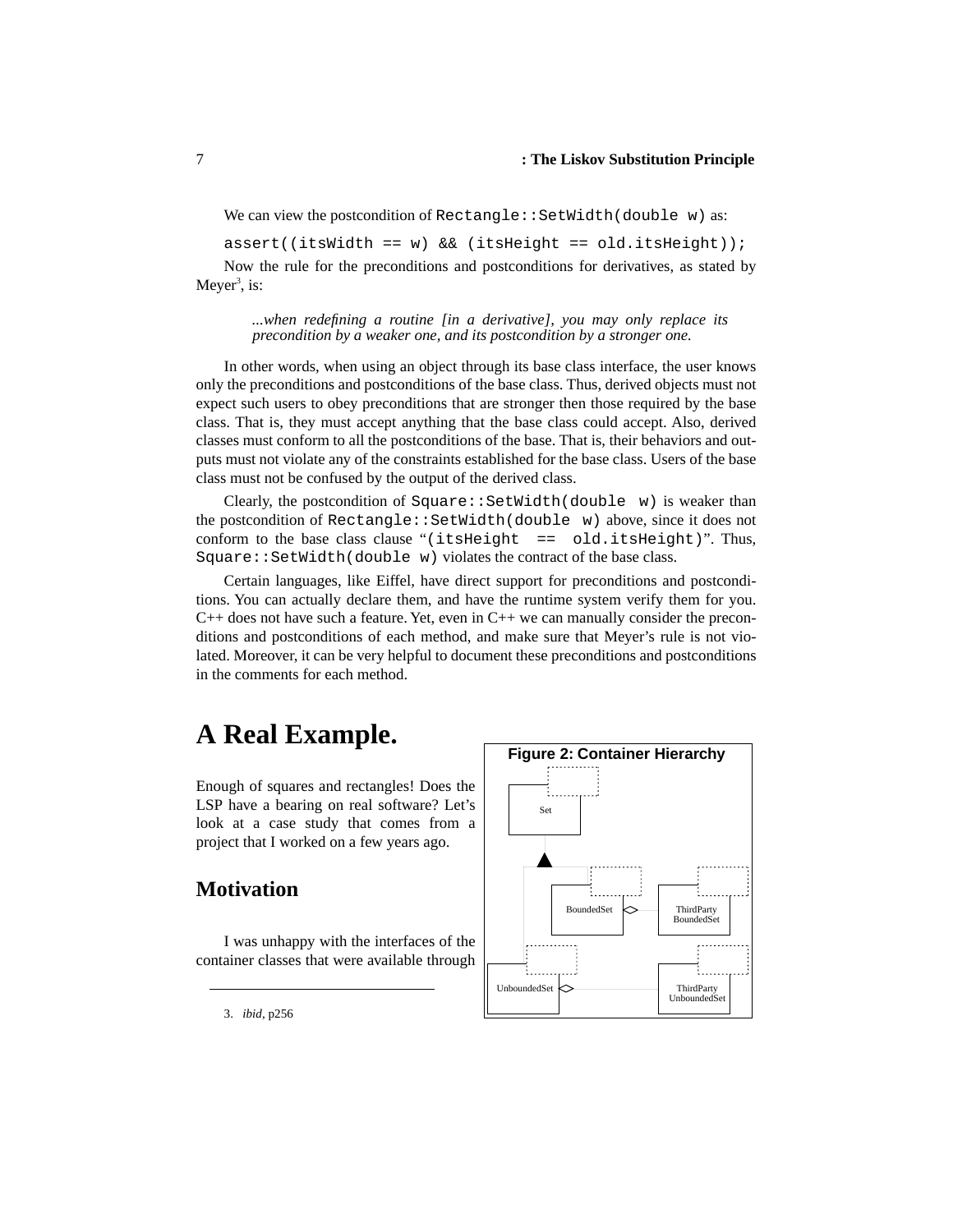#### **A Real Example.** 8

third parties. I did not want my application code to be horribly dependent upon these containers because I felt that I would want to replace them with better classes later. Thus I wrapped the third party containers in my own abstract interface. (See Figure 2)

I had an abstract class called Set which presented pure virtual Add, Delete, and IsMember functions.

```
template <class T> 
class Set
{
 public:
   virtual void Add(const T&) = 0;
   virtual void Delete(const T&) = 0;
   virtual bool IsMember(const T&) const = 0;
};
```
This structure unified the Unbounded and Bounded varieties of the two third party sets and allowed them to be accessed

through a common interface. Thus some client could accept an argument of type Set<T>& and would not care whether the actual Set it worked on was of the Bounded or Unbounded variety. (See the PrintSet function listing.)

template <class T> void PrintSet(const Set<T>& s) { for (Iterator<T>i(s); i; i++) cout << (\*i) << endl; }

This ability to neither know nor care the type of Set you are operating on is a big advantage. It means that the programmer can decide which kind of Set is needed in each particular instance. None of the client functions will be affected by that decision. The programmer may choose a BoundedSet when memory is tight and speed is not critical, or the programmer may choose an UnboundedSet when memory is plentiful and speed is critical. The client functions will manipulate these objects through the interface of the base class Set, and will therefore not know or care which kind of Set they are using.

### **Problem**

I wanted to add a Persistent-Set to this hierarchy. A persistent set is a set which can be written out to a stream, and then read back in later, possibly by a different application. Unfortunately, the only third party container that I had access to, that also offered persistence, was not a template class. Instead, it accepted objects that were

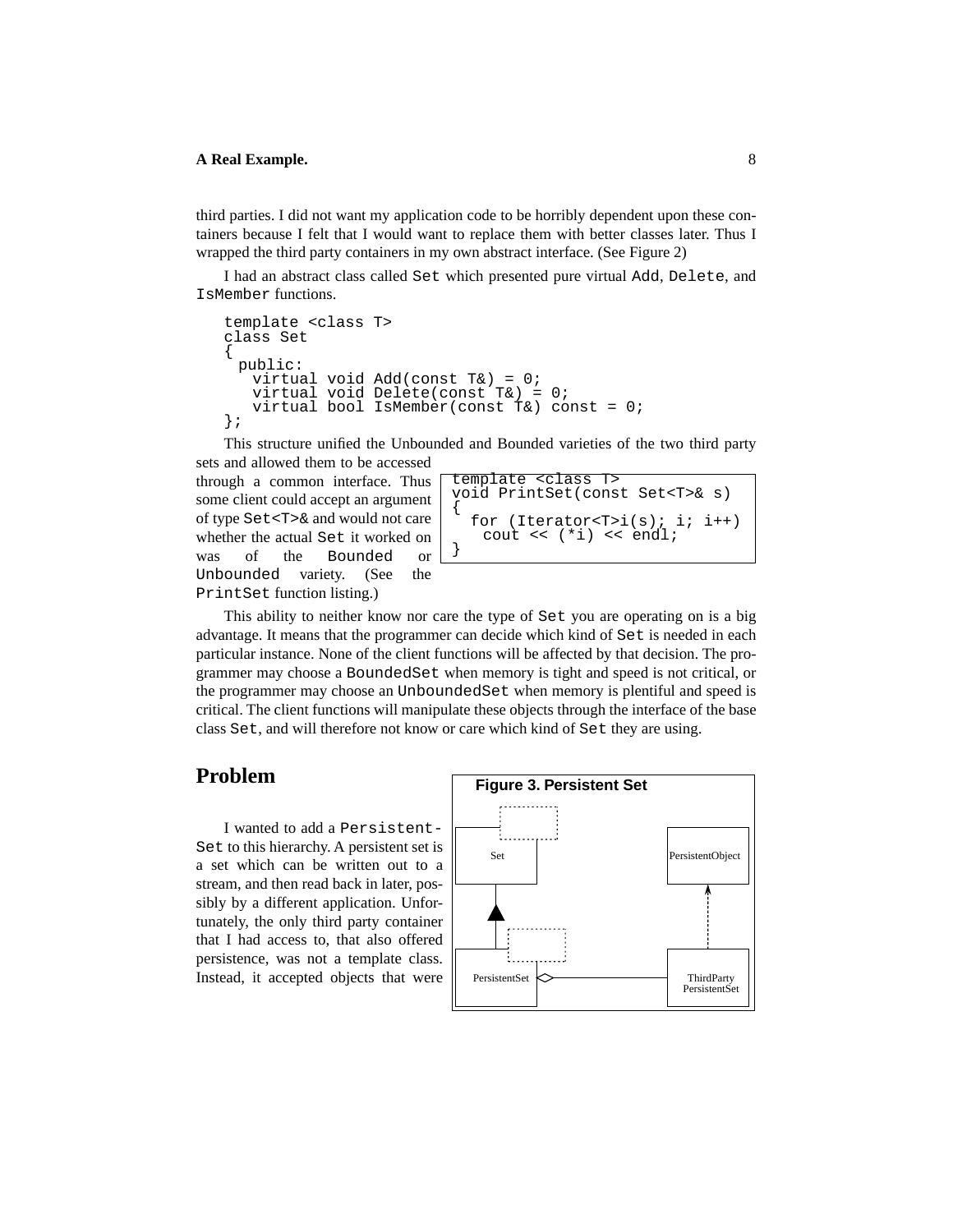derived from the abstract base class PersistentObject. I created the hierarchy shown in Figure 3.

On the surface of it, this might look all right. However there is an implication that is rather ugly. When a client is adding members to the base class Set, how is that client supposed to ensure that it only adds derivatives of PersistentObject if the Set happens to be a PersistentSet?

```
Consider the code for PersistentSet::Add:
template <class T>
void PersistentSet::Add(const T& t)
{
 PersistentObject& p = 
   dynamic_cast<PersistentObject&>(t); // throw bad_cast
 itsThirdPartyPersistentSet.Add(p);
}
```
This code makes it clear that if any client tries to add an object that is not derived from the class PersistentObject to my PersistentSet, a runtime error will ensue. The dynamic\_cast will throw bad\_cast (one of the standard exception objects). None of the existing clients of the abstract base class Set expect exceptions to be thrown on Add. Since these functions will be confused by a derivative of Set, this change to the hierarchy violates the LSP.

Is this a problem? Certainly. Functions that never before failed when passed a derivative of Set, will now cause runtime errors when passed a PersistentSet. Debugging this kind of problem is relatively difficult since the runtime error occurs very far away from the actual logic flaw. The logic flaw is either the decision to pass a Persistent-Set into the failed function, or it is the decision to add an object to the Persistent-Set that is not derived from PersistentObject. In either case, the actual decision might be millions of instructions away from the actual invocation of the Add method. Finding it can be a bear. Fixing it can be worse.

# **A Solution that does** *not* **conform to the LSP.**

How do we solve this problem? Several years ago, I solved it by convention. Which is to say that I did not solve it in source code. Rather I instated a convention whereby PersistentSet and PersistentObject were not known to the application as a whole. They were only known to one particular module. This module was responsible for reading and writing all the containers. When a container needed to be written, its contents were copied into PersistentObjects and then added to PersistentSets, which were then saved on a stream. When a container needed to be read from a stream, the process was inverted. A PersistentSet was read from the stream, and then the PersistentObjects were removed from the PersistentSet and copied into regular (non-persistent) objects which were then added to a regular Set.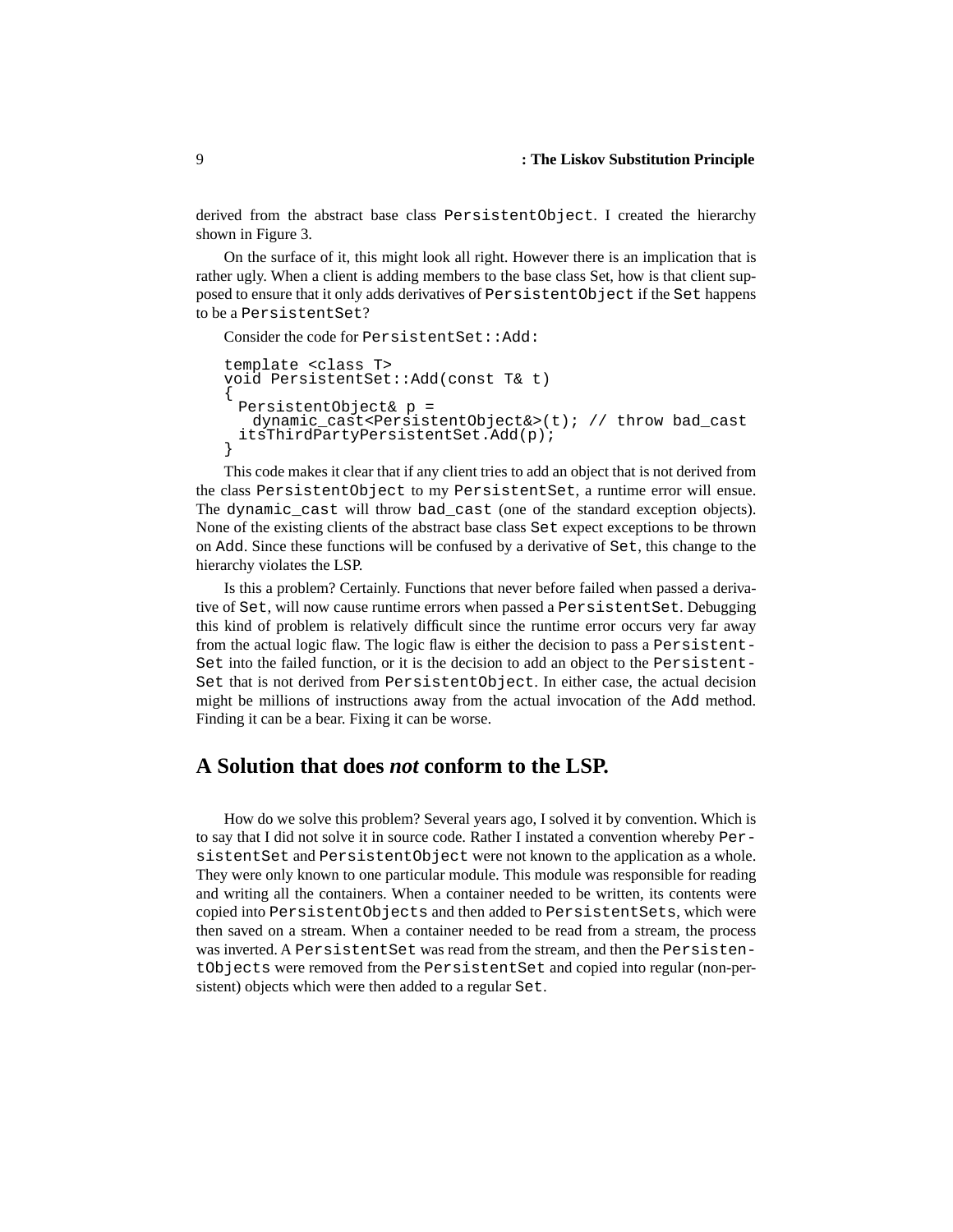#### **A Real Example.** 10

This solution may seem overly restrictive, but it was the only way I could think of to prevent PersistentSet objects from appearing at the interface of functions that would want to add non-persistent objects to them. Moreover it broke the dependency of the rest of the application upon the whole notion of persistence.

Did this solution work? Not really. The convention was violated in several parts of the application by engineers who did not understand the necessity for it. That is the problem with conventions, they have to be continually re-sold to each engineer. If the engineer does not agree, then the convention will be violated. And one violation ruins the whole structure.

### **An LSP Compliant Solution**

How would I solve this now? I would acknowledge that a PersistentSet does not have an ISA relationship with Set; that it is not a proper derivative of Set. Thus I would Separate the hierarchies. But not completely. There are features that Set and PersistentSet have in common. In fact, it is only the Add method that causes the difficulty with LSP. Thus I would create a hierarchy in which both Set and PersistentSet were siblings beneath an abstract interface that allowed for membership testing, iteration, etc. (See Figure 4.) This would allow PersistentSet objects to be



Iterated and tested for membership, etc. But would not afford the ability to add objects that were not derived from PersistentObject to a PersistentSet.

```
template <class T>
void PersistentSet::Add(const T& t)
{
 itsThirdPartyPersistentSet.Add(t);
   // This will generate a compiler error if t is
   // not derived from PersistentObject.
}
```
As the listing above shows, any attempt to add an object that is not derived from PersistentObject to a PersistentSet will result in a compilation error. (The interface of the third party persistent set expects a PersistentObject&).